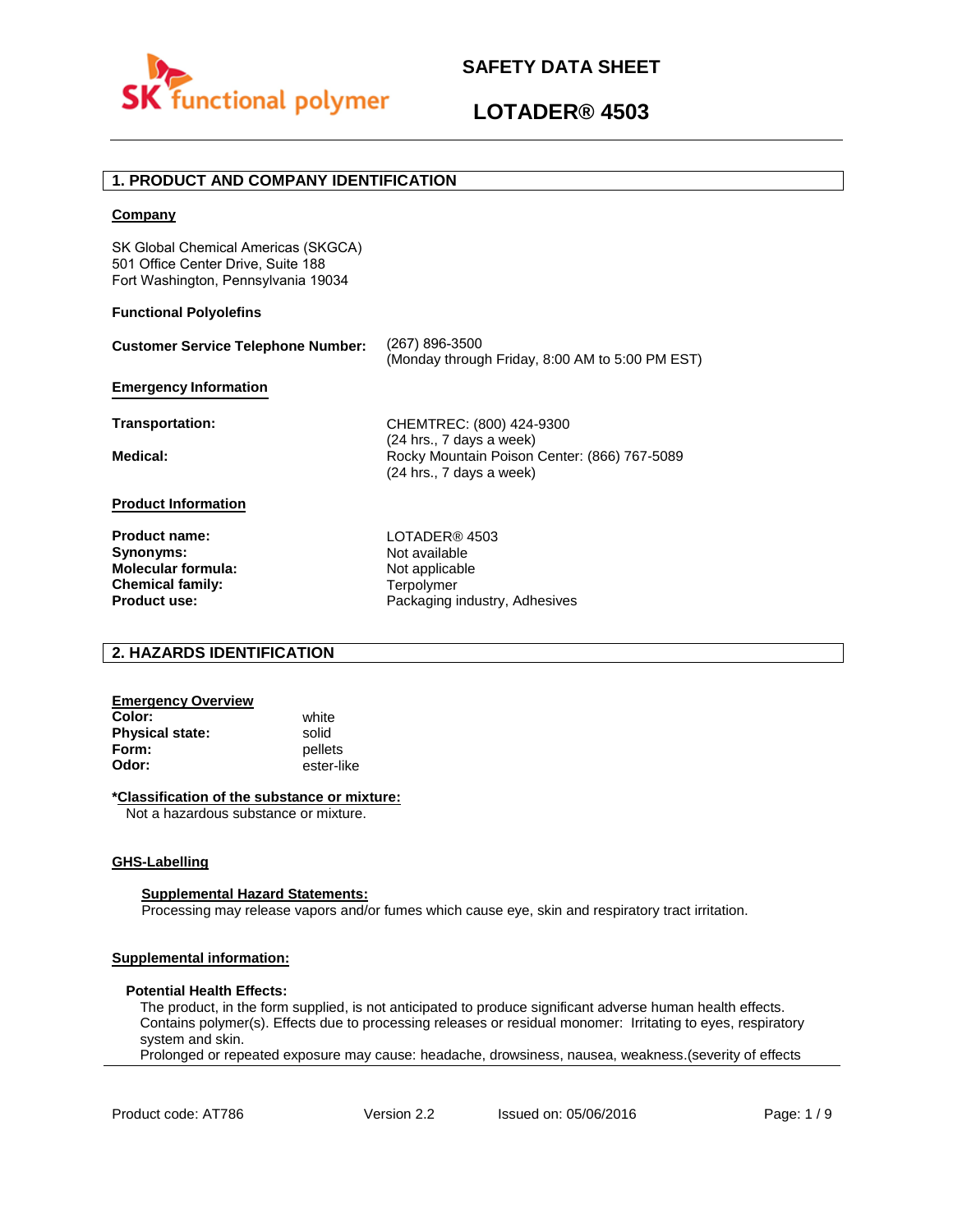

# **LOTADER® 4503**

depends on extent of exposure) .

### **Other:**

Handle in accordance with good industrial hygiene and safety practice. (pellets/granules) This product may release fume and/or vapor of variable composition depending on processing time and temperature.

# **3. COMPOSITION/INFORMATION ON INGREDIENTS**

| <b>Chemical Name</b>                                                      | CAS-No.    | Wt/Wt     | <b>GHS Classification**</b> |
|---------------------------------------------------------------------------|------------|-----------|-----------------------------|
| 2-Propenoic acid, methyl ester, polymer<br>with ethene                    | 25103-74-6 | $> 88$ %  | Not classified              |
| 2-Propenoic acid, methyl ester, polymer<br>with ethene and 2,5-furandione | 88450-35-5 | $< 10 \%$ | Not classified              |

\*\*For the full text of the H-Statements mentioned in this Section, see Section 16.

### **4. FIRST AID MEASURES**

#### **4.1. Description of necessary first-aid measures:**

#### **Inhalation:**

If inhaled, remove victim to fresh air.

#### **Skin:**

In case of contact, immediately flush skin with plenty of water. If molten polymer gets on the skin, cool rapidly with cold water. Do not peel solidified product off the skin. Obtain medical treatment for thermal burns. Remove material from clothing. Wash clothing before reuse. Thoroughly clean shoes before reuse.

#### **Eyes:**

Immediately flush eye(s) with plenty of water. Obtain medical treatment for thermal burns.

#### **Ingestion:**

If swallowed, DO NOT induce vomiting. Get medical attention. Never give anything by mouth to an unconscious person.

### **4.2. Most important symptoms/effects, acute and delayed:**

For most important symptoms and effects (acute and delayed), see Section 2 (Hazard Statements and Supplemental Information) and Section 11 (Toxicology Information) of this SDS.

## **4.3. Indication of immediate medical attention and special treatment needed, if necessary:**

Product code: AT786 Version 2.2 Issued on: 05/06/2016 Page: 2/9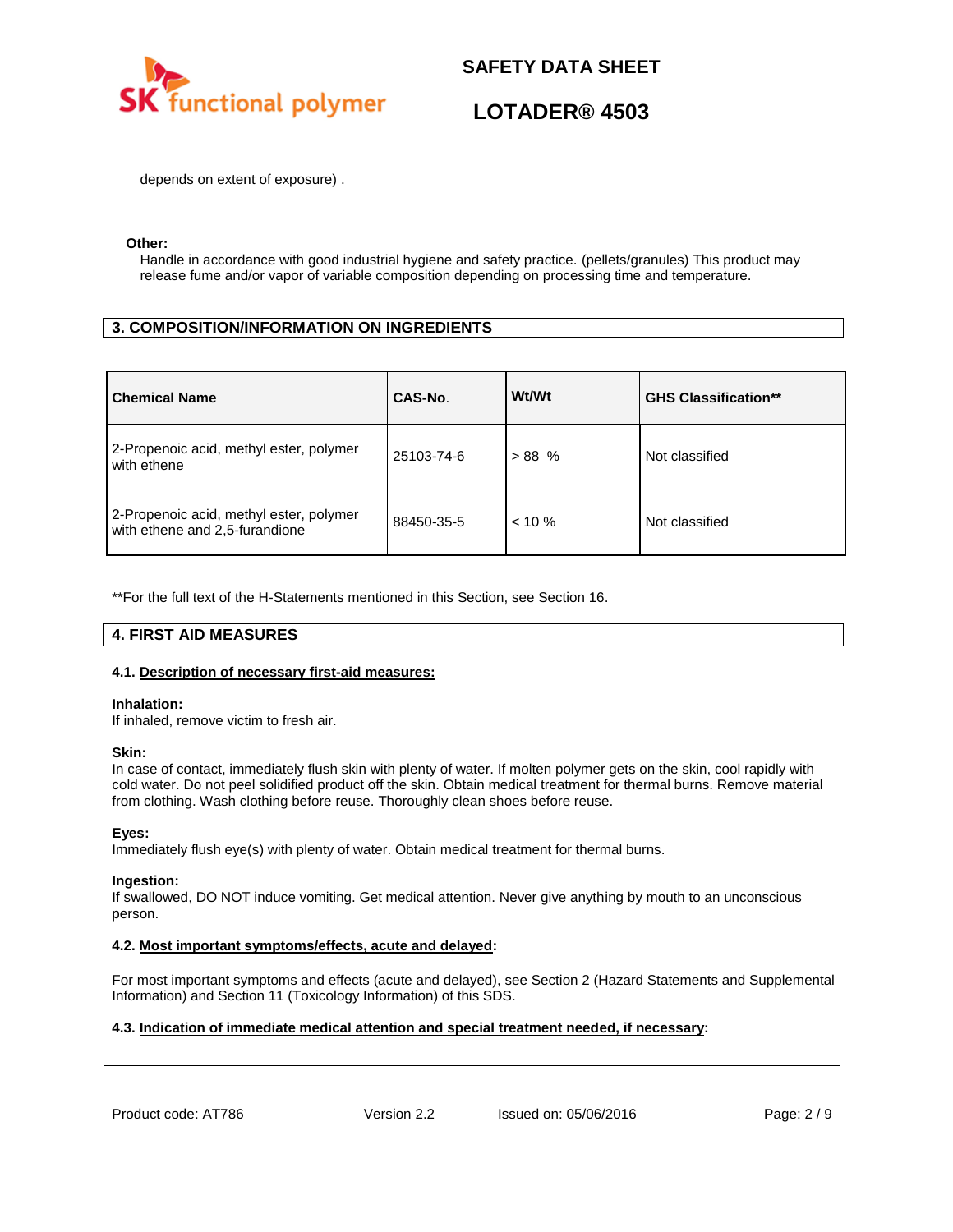

# **LOTADER® 4503**

Unless otherwise noted in Notes to Physician, no specific treatment noted; treat symptomatically.

## **5. FIREFIGHTING MEASURES**

### **Extinguishing media (suitable):**

Water spray, Carbon dioxide (CO2), Foam, Dry chemical

#### **Protective equipment:**

Fire fighters and others who may be exposed to products of combustion should wear full fire fighting turn out gear (full Bunker Gear) and self-contained breathing apparatus (pressure demand / NIOSH approved or equivalent).

#### **Further firefighting advice:**

Fire fighting equipment should be thoroughly decontaminated after use.

### **Fire and explosion hazards:**

When burned, the following hazardous products of combustion can occur: Carbon oxides Hazardous organic compounds

## **6. ACCIDENTAL RELEASE MEASURES**

#### **Personal precautions, Emergency procedures, Methods and materials for containment/clean-up:**

Prevent further leakage or spillage if you can do so without risk. Ventilate the area. Sweep up and shovel into suitable properly labeled containers for prompt disposal. Possible fall hazard – floor may become slippery from leakage/spillage of product. Avoid dispersal of spilled material and runoff and contact with soil, waterways, drains and sewers. Consult a regulatory specialist to determine appropriate state or local reporting requirements, for assistance in waste characterization and/or hazardous waste disposal and other requirements listed in pertinent environmental permits.

## **Protective equipment:**

Appropriate personal protective equipment is set forth in Section 8.

### **7. HANDLING AND STORAGE**

#### **Handling**

#### **General information on handling:**

Avoid breathing processing fumes or vapors.

Avoid breathing dust.

Handle in accordance with good industrial hygiene and safety practices. These practices include avoiding unnecessary exposure and removal of material from eyes, skin, and clothing.

#### **Storage**

#### **General information on storage conditions:**

Keep in a dry, cool place. Store in closed containers, in a secure area to prevent container damage and subsequent spillage.

#### **Storage stability – Remarks:**

Stable under recommended storage conditions.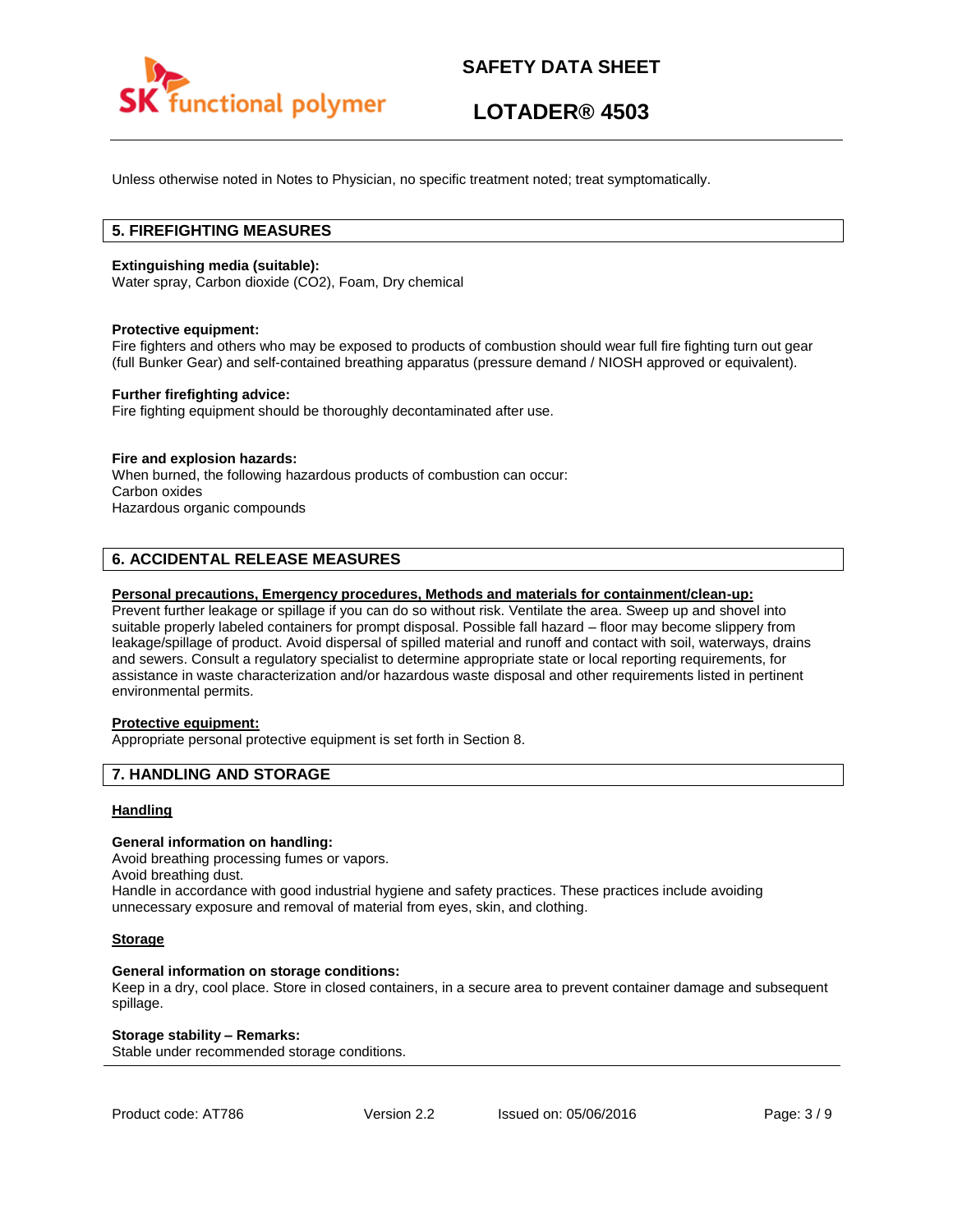

# **LOTADER® 4503**

**Storage incompatibility – General:**  None known.

**Temperature tolerance – Do not store above:** 122 °F (50 °C)

## **8. EXPOSURE CONTROLS/PERSONAL PROTECTION**

### **Airborne Exposure Guidelines:**

### **Engineering controls:**

Investigate engineering techniques to reduce exposures below airborne exposure limits or to otherwise reduce exposures. Provide ventilation if necessary to minimize exposures or to control exposure levels to below airborne exposure limits (if applicable see above).If practical, use local mechanical exhaust ventilation at sources of air contamination such as open process equipment.

#### **Respiratory protection:**

Avoid breathing dust. Avoid breathing processing fumes or vapors. Where airborne exposure is likely or airborne exposure limits are exceeded (if applicable, see above), use NIOSH approved respiratory protection equipment appropriate to the material and/or its components and substances released during processing. Consult respirator manufacturer to determine appropriate type equipment for a given application. Observe respirator use limitations specified by NIOSH or the manufacturer. For emergency and other conditions where there may be a potential for significant exposure or where exposure limit may be significantly exceeded, use an approved full face positive-pressure, self-contained breathing apparatus or positive-pressure airline with auxiliary self-contained air supply. Respiratory protection programs must comply with 29 CFR § 1910.134.

#### **Skin protection:**

Processing of this product releases vapors or fumes which may cause skin irritation. Wearing protective gloves is recommended. Wash hands and contaminated skin thoroughly after contact with processing fumes or vapors. Wash thoroughly after handling.

#### **Eye protection:**

Use good industrial practice to avoid eye contact. Processing of this product releases vapors or fumes which may cause eye irritation. Where eye contact may be likely, wear chemical goggles and have eye flushing equipment available.

| 9. PHYSICAL AND CHEMICAL PROPERTIES |                   |  |
|-------------------------------------|-------------------|--|
| Color:                              | white             |  |
| <b>Physical state:</b>              | solid             |  |
|                                     |                   |  |
| Form:                               | pellets           |  |
| Odor:                               | ester-like        |  |
| <b>Odor threshold:</b>              | No data available |  |
| <b>Flash point</b>                  | Not applicable    |  |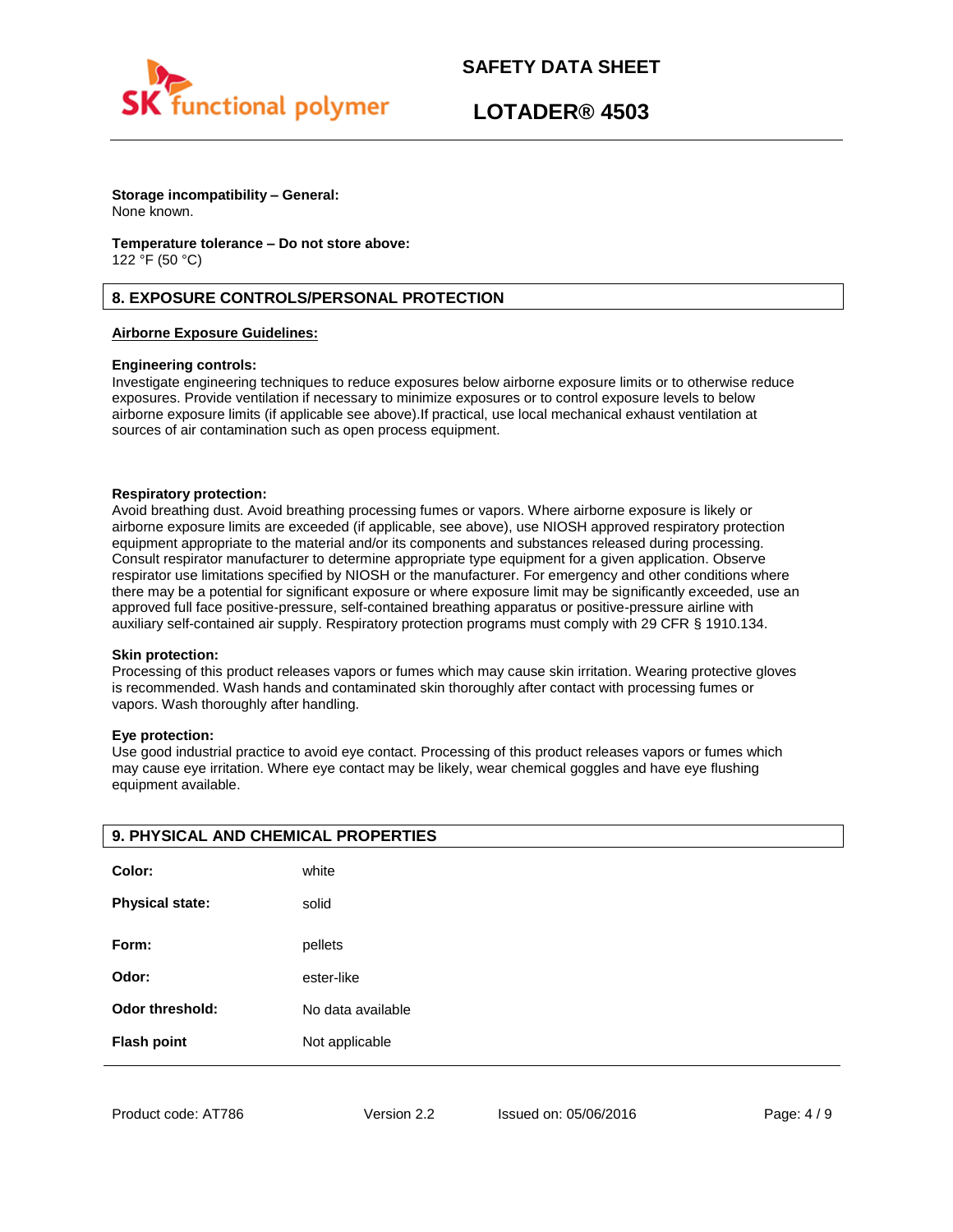

# **LOTADER® 4503**

| <b>Auto-ignition</b><br>temperature:       | No data available                                                                                                                                                                |
|--------------------------------------------|----------------------------------------------------------------------------------------------------------------------------------------------------------------------------------|
| Lower flammable limit<br>$(LFL)$ :         | No data available                                                                                                                                                                |
| <b>Upper flammable limit</b><br>(UEL):     | No data available                                                                                                                                                                |
| pH:                                        | Not applicable                                                                                                                                                                   |
| Density:                                   | 0.95 g/cm3 (68 °F (20 °C))                                                                                                                                                       |
| Vapor pressure:                            | Not applicable                                                                                                                                                                   |
| Vapor density:                             | Not applicable                                                                                                                                                                   |
| <b>Boiling point/boiling</b><br>range:     | No data available                                                                                                                                                                |
|                                            |                                                                                                                                                                                  |
| Melting point/range:                       | 185 - 203 °F (85 - 95 °C)(Method: Differential Scanning Calorimetry in accordance<br>with DIN 51007 (Thermal analysis (TA); differential thermal analysis (DTA);<br>principles)) |
| <b>Freezing point:</b>                     | No data available                                                                                                                                                                |
| <b>Evaporation rate:</b>                   | No data available                                                                                                                                                                |
| Solubility in water:                       | 68 °F (20 °C) insoluble                                                                                                                                                          |
| Viscosity, dynamic:                        | No data available                                                                                                                                                                |
| <b>Oil/water partition</b><br>coefficient: | No data available                                                                                                                                                                |
| <b>Thermal decomposition</b>               | $>662$ °F ( $>350$ °C)                                                                                                                                                           |

# **10. STABILITY AND REACTIVITY**

#### **Stability:**

The product is stable at normal handling and storage temperatures.

## **Hazardous reactions:**

Hazardous polymerization does not occur.

### **Materials to avoid:**

None known.

### **Conditions / hazards to avoid:**

Avoid storing in moist and warm conditions. (to maintain the technical properties of the product). See Hazardous Decomposition Products below.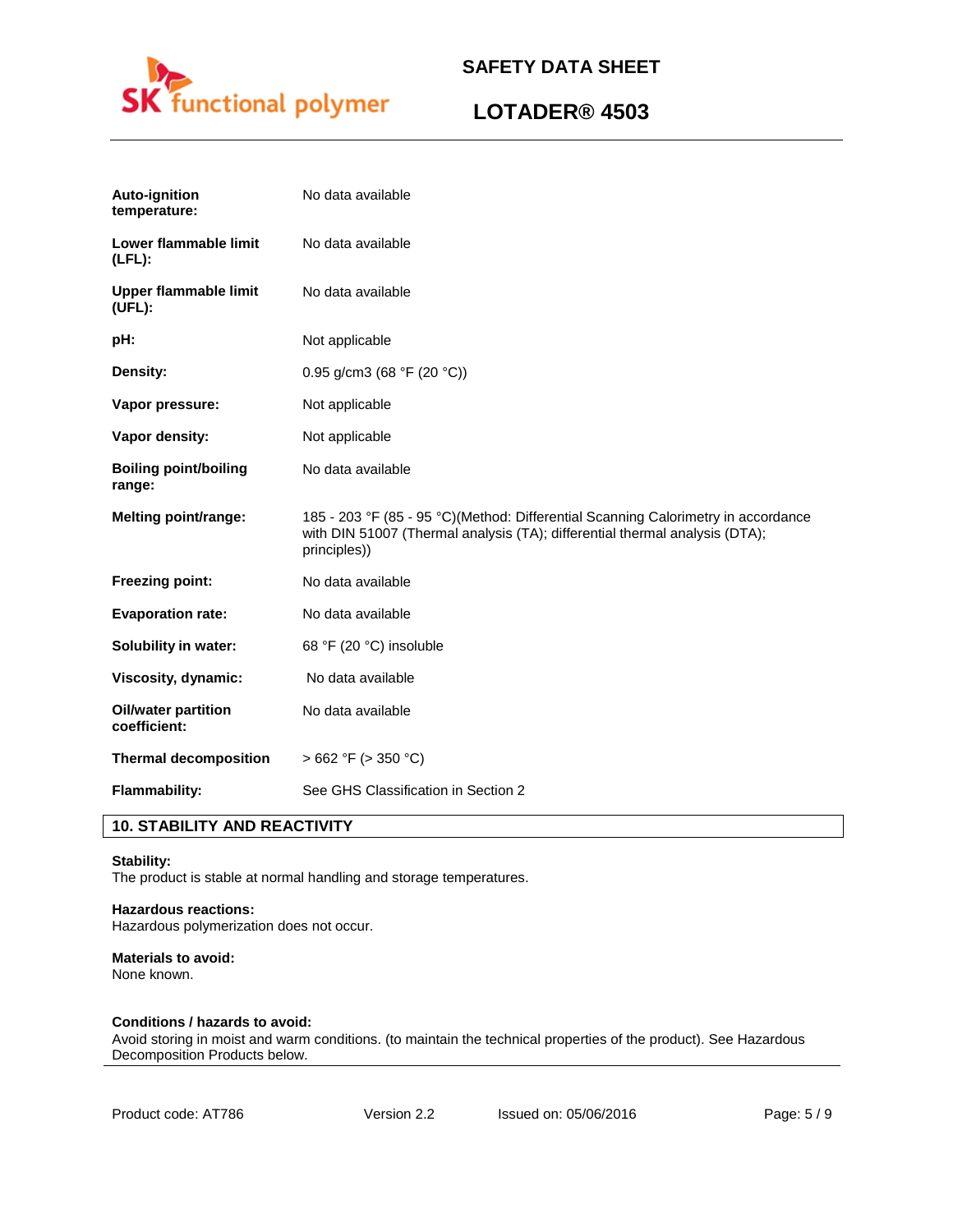

# **LOTADER® 4503**

### **Hazardous decomposition products:**

Temperature exceeding 350°C: Thermal decomposition giving flammable and toxic products Carbon oxides Hazardous organic compounds Acrylates

## **11. TOXICOLOGICAL INFORMATION**

Data on this material and/or its components are summarized below.

### **Data for 2-Propenoic acid, methyl ester, polymer with ethene (25103-74-6)**

## **Other information**

The information presented is from representative materials in this chemical class. The results may vary depending on the test substance. Effects due to processing releases or residual monomer: Possible cross sensitization with other acrylates and methacrylates

### **Data for 2-Propenoic acid, methyl ester, polymer with ethene and 2,5-furandione (88450-35-5)**

#### **Other information**

The information presented is from representative materials with this Chemical Abstract Service (CAS) Registry number. The results vary depending on the size and composition of the test substance. Effects due to processing releases or residual monomer:

Possible cross sensitization with other acrylates and methacrylates

### **12. ECOLOGICAL INFORMATION**

#### **Chemical Fate and Pathway**

No data are available.

#### **Ecotoxicology**

No data are available.

## **13. DISPOSAL CONSIDERATIONS**

#### **Waste disposal:**

Where possible recycling is preferred to disposal or incineration. If recycling is not an option, incinerate or dispose of in accordance with federal, state, and local regulations. Pigmented, filled and/or solvent laden product may require special disposal practices in accordance with federal, state and local regulations. Consult a regulatory specialist to determine appropriate state or local reporting requirements, for assistance in waste characterization and/or hazardous waste disposal and other requirements listed in pertinent environmental permits. Note: Chemical additions to, processing of, or otherwise altering this material may make this waste management information incomplete, inaccurate, or otherwise inappropriate. Furthermore, state and local waste disposal requirements may be more restrictive or otherwise different from federal laws and regulations.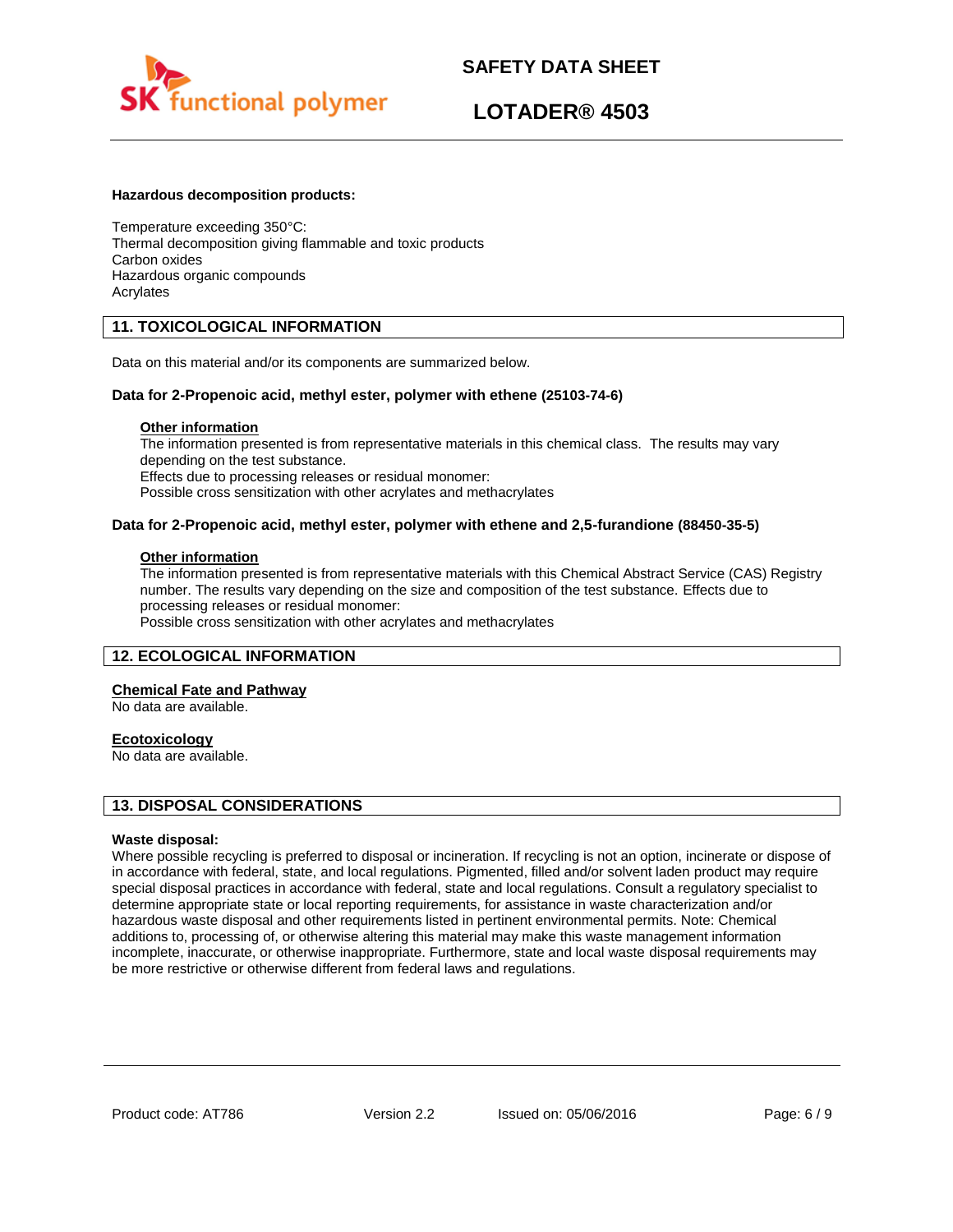

# **LOTADER® 4503**

# **14. TRANSPORT INFORMATION**

**US Department of Transportation (DOT):** not regulated

**International Maritime Dangerous Goods Code (IMDG):** not regulated

## **15. REGULATORY INFORMATION**

## **Chemical Inventory Status**

| EU. EINECS                                                            | <b>EINECS</b> | Conforms to                                                                                                                                                                 |
|-----------------------------------------------------------------------|---------------|-----------------------------------------------------------------------------------------------------------------------------------------------------------------------------|
| United States TSCA Inventory                                          | <b>TSCA</b>   | This product complies with TSCA<br>Inventory requirements. The polymer<br>component(s) is (are) eligible for the<br>amended polymer exemption at 40 CFR<br>Section 723.250. |
| Canadian Domestic Substances List (DSL)                               | <b>DSL</b>    | All components of this product are on the<br>Canadian DSL                                                                                                                   |
| China. Inventory of Existing Chemical Substances in<br>China (IECSC)  | IECSC (CN)    | Does not conform                                                                                                                                                            |
| Japan. ENCS - Existing and New Chemical<br>Substances Inventory       | ENCS (JP)     | Conforms to                                                                                                                                                                 |
| Japan. ISHL - Inventory of Chemical Substances                        | ISHL (JP)     | Conforms to                                                                                                                                                                 |
| Korea. Korean Existing Chemicals Inventory (KECI)                     | KECI (KR)     | Conforms to                                                                                                                                                                 |
| Philippines Inventory of Chemicals and Chemical<br>Substances (PICCS) | PICCS (PH)    | The mixture contains a polymer. The<br>monomers for this polymer have been<br>notified., Conforms to                                                                        |
| Australia Inventory of Chemical Substances (AICS)                     | <b>AICS</b>   | Conforms to                                                                                                                                                                 |

## **United States – Federal Regulations**

### **SARA Title III – Section 302 Extremely Hazardous Chemicals:**

The components in this product are either not SARA Section 302 regulated or regulated but present in negligible concentrations.

## **SARA Title III - Section 311/312 Hazard Categories:**

No SARA Hazards

### **SARA Title III – Section 313 Toxic Chemicals:**

This material does not contain any chemical components with known CAS numbers that exceed the threshold (De Minimis) reporting levels established by SARA Title III, Section 313.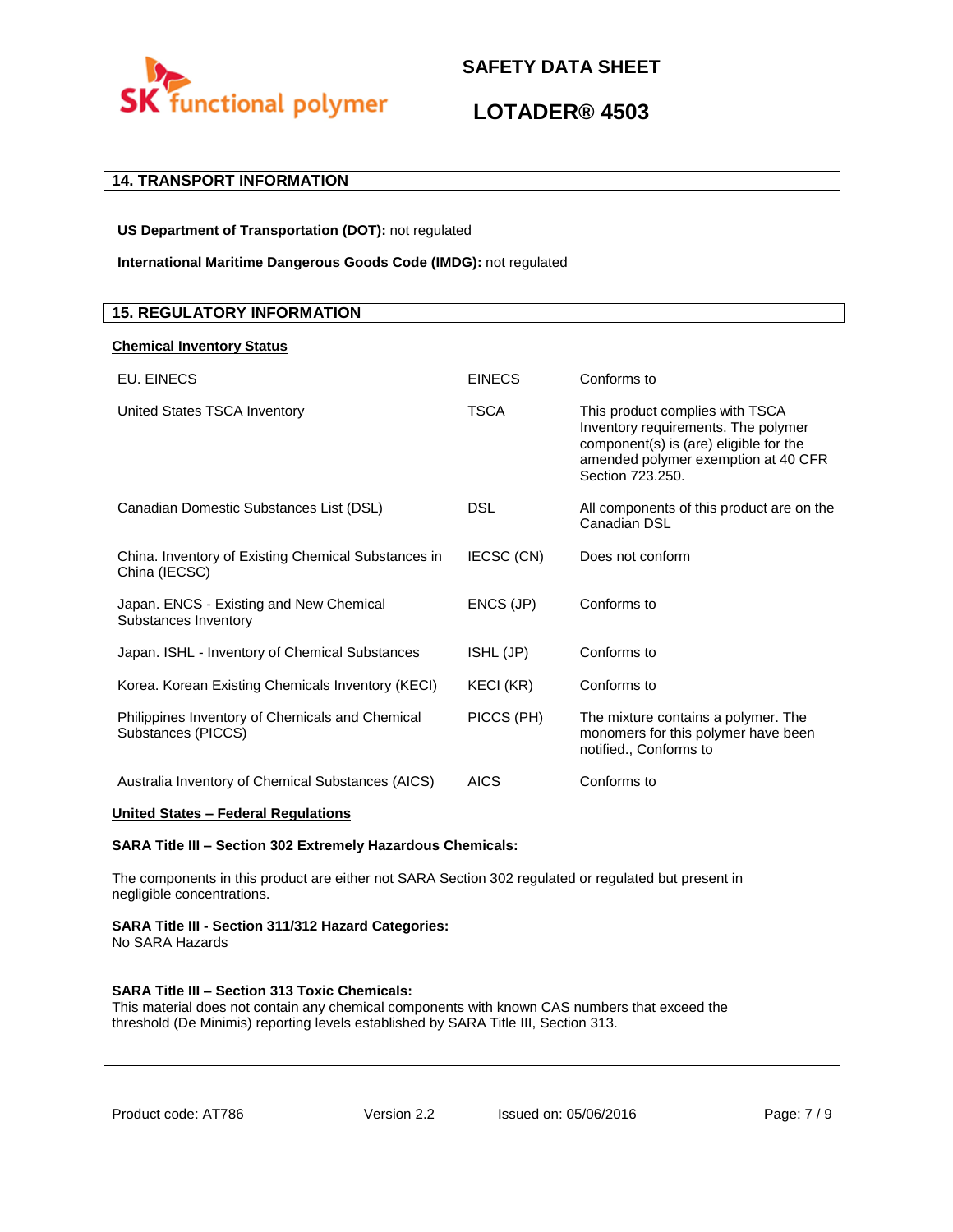

# **LOTADER® 4503**

### **Comprehensive Environmental Response, Compensation, and Liability Act (CERCLA) - Reportable Quantity (RQ):**

The components in this product are either not CERCLA regulated, regulated but present in negligible concentrations, or regulated with no assigned reportable quantity.

## **United States – State Regulations**

#### **New Jersey Right to Know**

No components are subject to the New Jersey Right to Know Act.

### **Pennsylvania Right to Know**

| Chemical name                                                             | CAS-No.    |
|---------------------------------------------------------------------------|------------|
| 2-Propenoic acid, methyl ester, polymer with ethene                       | 25103-74-6 |
| 2-Propenoic acid, methyl ester, polymer with ethene and<br>2,5-furandione | 88450-35-5 |

### **California Prop. 65**

This product does not contain any chemicals known to the State of California to cause cancer, birth defects, or any other reproductive defects.

### **Latest Revision(s):**

| Revised Section(s): | Chapter 4 update |
|---------------------|------------------|
| Reference number:   | 000000044272     |
| Date of Revision:   | 05/06/2016       |
| Date Printed:       | 07/23/2016       |

The statements, technical information and recommendations contained herein are believed to be accurate as of the date hereof. Since the conditions and methods of use of the product and of the information referred to herein are beyond our control, SKGCA expressly disclaims any and all liability as to any results obtained or arising from any use of the product reliance on such information; NO WARRANT OF FIRNESS FOR ANY PARTICULAR PURPOSE, WARRANTY OF MERCHANTABILITY OR ANY OTHER WARRANTY, EXPRESSED OR IMPLIED IS MADE CONCERNING THE GOODS DESCIRBED OR THE INFORMATION PROVIDED HERIN. The information provided herein relates only to the specific product designated and may not be applicable when such product is used in combination with other materials or in any process. The user should thoroughly test any application before commercialization. Nothing contained herein constitutes a license to practice under any patent, it should not be construed as an inducement to infringe any patent, and the user is advised to take appropriate steps to be sure that any proposed use of the product will not result in patent infringement. See SDS for Health & Safety Considerations